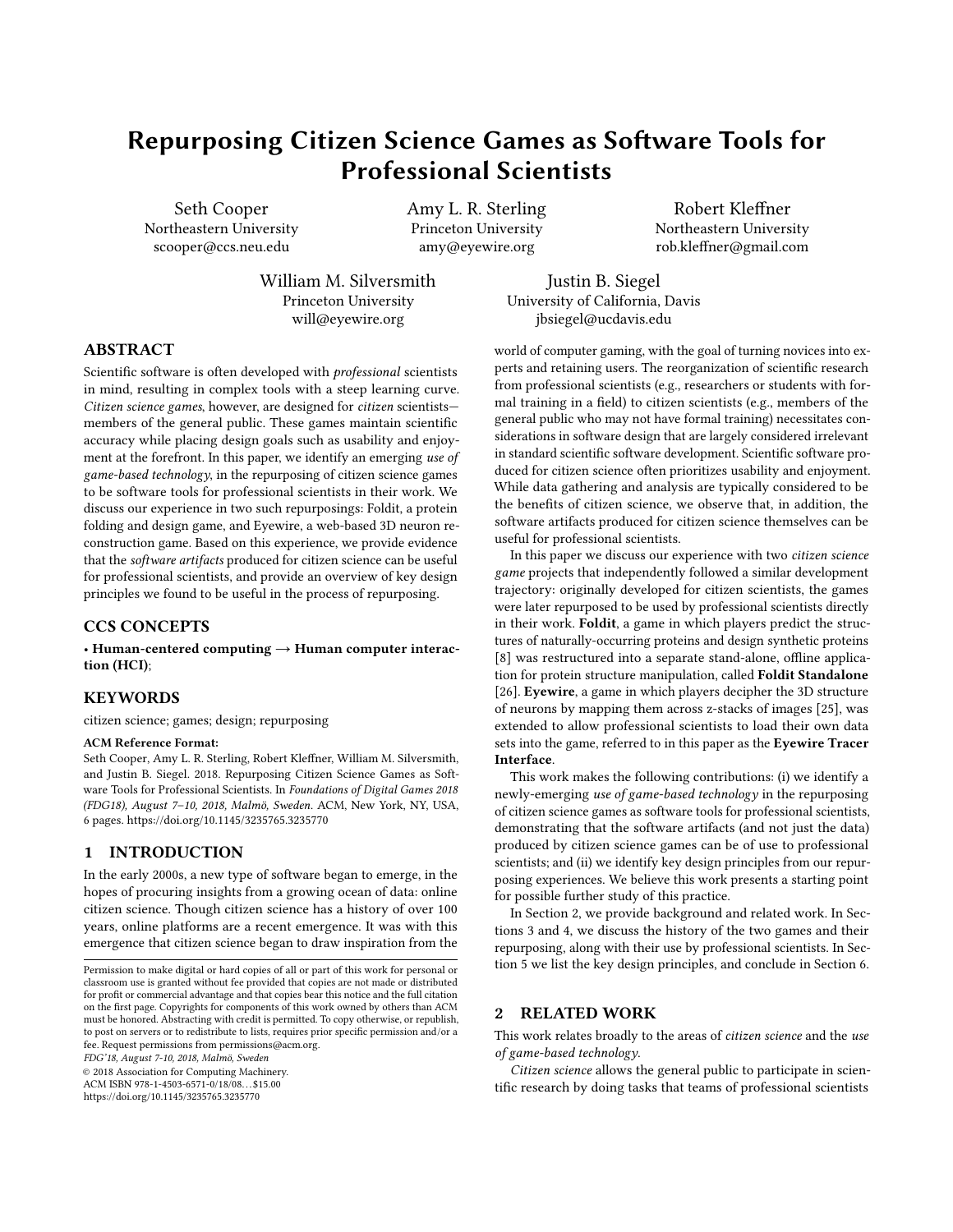#### FDG'18, August 7-10, 2018, Malmö, Sweden S. Cooper et al.

<span id="page-1-1"></span>

Figure 1: Screenshots of (left) Foldit game default visualization, (center) Foldit Standalone default visualization and (right) PyMOL [\[11\]](#page-4-2). All programs have loaded the same protein structure.

would typically do. Early online projects primarily allowed the public to collect environmental data, such as the presence of species in specific ecosystems [\[42\]](#page-5-3). The ESP Game had players provide labels for general images [\[46\]](#page-5-4). Stardust@home became the first citizen science project to challenge novice participants with the analysis of existing scientific data [\[48\]](#page-5-5). In the years that immediately followed, many projects launched. Some succeeded, others stagnated; citizen science growth and retention remains an unsolved problem [\[15\]](#page-5-6). Thus researchers grew keen to explore new interaction models in the hopes of improving the success of these new crowdsourcing platforms. GalaxyZoo [\[2\]](#page-4-3), the debut project of Zooniverse, launched in 2007 with a new style of user-friendly interface and in the first two years recruited over 200,000 participants [\[34\]](#page-5-7). While GalaxyZoo successfully recruited many participants, other projects have explored turning into games as a practical means by which to address the challenge of recruiting and retaining users [\[18\]](#page-5-8), as evidenced by the numerous successful examples of citizen science projects manifesting as serious games. Phylo [\[23\]](#page-5-9) and Fraxinus [\[35\]](#page-5-10) both deployed in the genomics field; EteRNA [\[29\]](#page-5-11) focused on the design of secondary RNA structure; and Nanocrafter [\[3\]](#page-4-4) examined DNA nanotechnology.

As games are often at the forefront of technology, there are many examples of the use of game-based technology for other purposes. This can range from the use of game hardware, such as controllers [\[39\]](#page-5-12) and other input devices [\[27\]](#page-5-13), to the use of game software, such as using game engines, for the development of general interactive software and simulations [\[32,](#page-5-14) [40,](#page-5-15) [47\]](#page-5-16). One class of scientific games, biotic games, even aims to advance scientific lab equipment by using it as game hardware [\[36\]](#page-5-17). It has become increasingly popular to repurpose existing games for educational purposes (examples can be found in SimCityEDU [\[17\]](#page-5-18), Minecraft: Education Edition [\[31\]](#page-5-19), and Learn With Portals [\[44\]](#page-5-20)). One distinct property of Foldit Standalone and the Eyewire Tracer Interface among other uses of game-based technology is that their gameplay can be used to identify solutions to specific instances of scientific problems.

More broadly, previous work has also examined the (re)appropriation of digital artifacts [\[4,](#page-4-5) [12\]](#page-5-21), where users adapt software in ways designers did not intend. In the current work, the original designers were involved in modifying the software for a new group of users (professional scientists), and thus we have used the term "repurposing". One notable scientific application of existing game

hardware is the Folding@home project. Folding@home, a "screensaver" volunteer computing project, applied the processing power of unused PlayStation 3s toward simulating protein folding at a massive scale [\[30\]](#page-5-22). In some cases, existing games have been adapted to provide new interfaces for work, such as using Doom to manage system processes on a computer [\[7\]](#page-4-6).

#### <span id="page-1-0"></span>**GAMES AND REPURPOSING**

Foldit is an online game, implemented in cross-platform C++, in which players interactively manipulate protein structures [\[8,](#page-4-0) [9\]](#page-4-7). The game requires downloading and installation to play. Since the game's release in 2008, Foldit players have contributed to a variety of areas in computational structural biochemistry research [\[13,](#page-5-23) [16,](#page-5-24) [21,](#page-5-25) [24\]](#page-5-26). Foldit presents a graphical, interactive front-end to the powerful Rosetta Molecular Modeling Suite [\[28,](#page-5-27) [37\]](#page-5-28), which handles the game's underlying protein model manipulations and scoring. Use of Rosetta was intended to ensure that the protein structures created by players would be scientifically useful.

As Rosetta is a popular tool for protein modeling by professional scientists, it soon became clear that Foldit's interface could be useful as an interface for users of Rosetta. Thus, development of a version of the game that could be used by professional scientists was started. Foldit Standalone was developed as a separate application from Foldit, although they shared most of the same codebase. The primary differences between Foldit Standalone and Foldit are (i) removing game-related elements such as leaderboards, chat, player accounts, and website server integration; (ii) allowing users to import and export their own data files, rather than being limited to those provided by the game's server; (iii) modifying the interface's terminology and default options to be more standard (for example, replacing "score" with "energy" and replacing the game term "wiggle" with the more standard "minimize"); (iv) reporting the protein's energy calculated by Rosetta directly (lower is better) rather than converting it into a game score (higher is better); and (v) allowing some advanced features that "break game rules" (such as changing parts of the protein that are meant to be frozen). Beyond this, the Foldit and Foldit Standalone interfaces share much in common. The design of Foldit's interface is discussed in more detail in previous work [\[9\]](#page-4-7).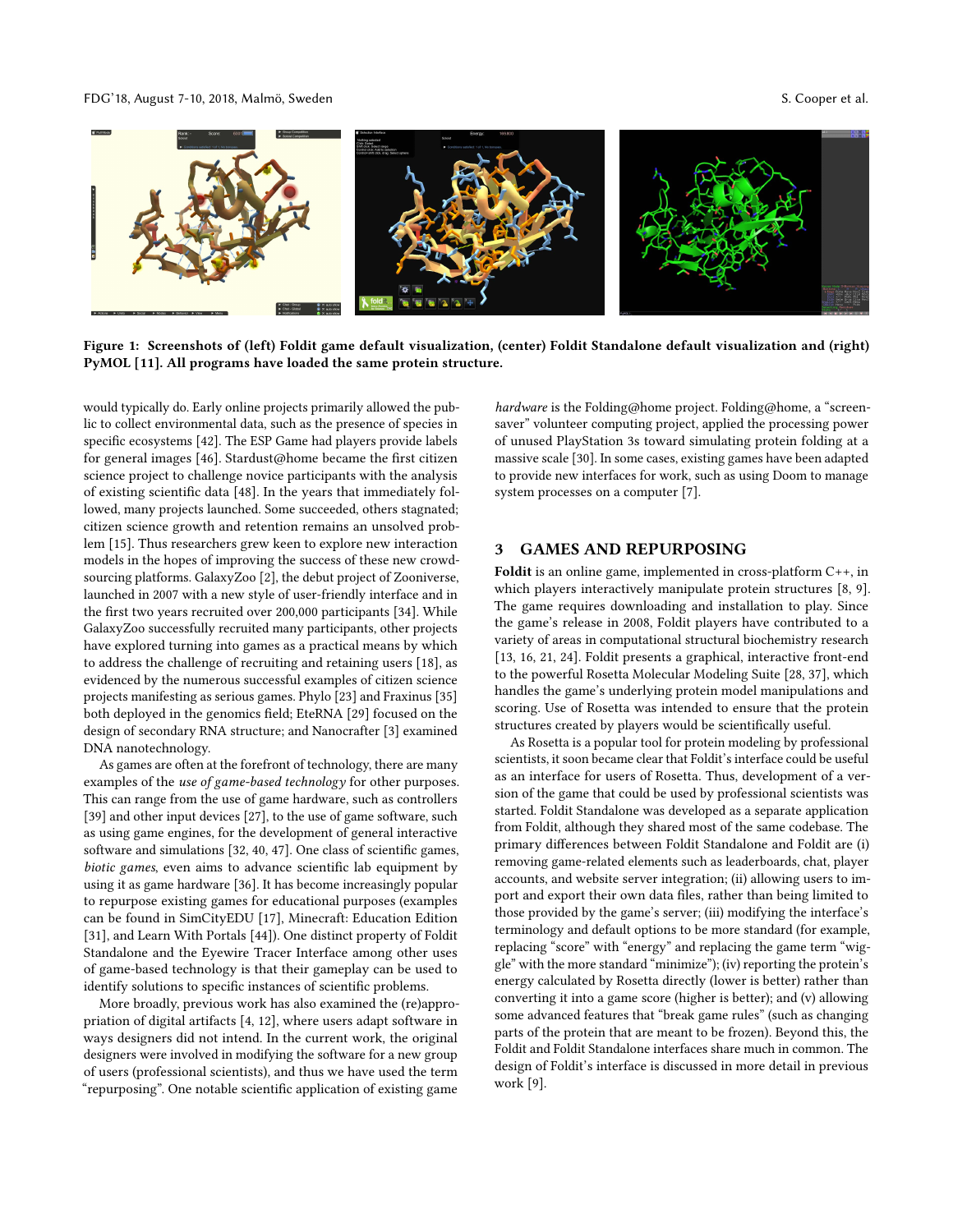#### Repurposing Citizen Science Games. . . FDG'18, August 7-10, 2018, Malmö, Sweden

<span id="page-2-1"></span>

Figure 2: Screenshots of (left) checking a cube in Eyewire and (right) reconstruction in Omni [\[38\]](#page-5-29).

Eyewire is a web-based online game where players reconstruct 3D neurons. In the late 2000s, the Seung Lab created a C++ 3D image viewer and reconstruction tool called Omni [\[38\]](#page-5-29). As a desktop application, it was able to use the full power of whatever hardware it ran on to display immense volumetric images ("volumes", which are broken down into smaller sections called "cubes"). Tools were added to allow "Tracers"—trained neuroscience reconstruction expert research assistants employed by the lab—to trace neuron branches ("neurites") on their local machines. Two Tracers would independently reconstruct a section of neurite, and a third would compare their work. Tracers would work from relatively powerful workstations and access required a volume to be loaded on a local drive or a LAN connected NFS mount to achieve acceptable performance. Over the years, the codebase became increasingly inflexible with complex class hierarchies.

The Eyewire platform was originally created to serve neuron image stacks and segmentation to citizen scientist players to aid the reconstruction effort. Eyewire players can win badges and land on a leaderboard by winning points for accurately mapping cubes. Over the years, players improved and Eyewire developed a ranking system whereby each class of player unlocked more advanced features that gave them more power in the game. In parallel to the player interface, features for "Gamemasters"—Eyewire employees who oversee the community and reconstruction—were necessary to streamline the checking process carried out on each cell. The Eyewire Tracer Interface repurposed the Gamemaster controls for use by the trained Tracers, thus bypassing the crowd.

#### <span id="page-2-0"></span>4 USE BY PROFESSIONAL SCIENTISTS

Foldit Standalone has had a version available since 2011, free for academic use. As of early 2018, it has been academically licensed over 1300 times from over 40 different countries. An early prototype of Foldit Standalone was used to iterate on enzymes designed by Foldit players [\[13\]](#page-5-23). While still in development, Foldit Standalone had already begun to play a critical role in both research and education [\[5,](#page-4-8) [41\]](#page-5-30). Students have used this tool to re-engineer the reaction specificity of proteases for the development of therapeutics for Anthrax [\[49\]](#page-5-31) and Celiac Disease [\[19\]](#page-5-32). Foldit Standalone has been particularly successful in engaging undergraduate students within the context of the International Genetically Engineering Competition (iGEM). While not all iGEM teams utilize Foldit Standalone,

it has been used by a subset of teams almost every year since its widespread introduction. This is illustrated by the 2011 University of Washington and 2014 University of California, Davis teams, both of which won the Grand Prize at the international competition and used Foldit Standalone as an integral part of their project.

When considering more standard tools, there are a wide range of GUI tools for molecular modeling and visualization of proteins now available, each of which is tailored for a targeted user. In the case of Coot [\[14\]](#page-5-33) and PHENIX [\[1\]](#page-4-9), the interfaces have been optimized for use by trained crystallographers as part of a workflow for converting biophysical data (e.g. X-ray diffraction data) into a three-dimensional structure. The widely popular PyMOL [\[11\]](#page-4-2) and Chimera [\[33\]](#page-5-34) are optimized for visualization by trained scientists as part of a workflow in evaluating the molecular details of a protein's structure for obtaining insight into its biological function. Foldit and thus Foldit Standalone—has been optimized for allowing the user to modulate the shape and composition of a protein's structure within the Rosetta energy function, either for predicting its naturally occurring structure or engineering a novel one. Though other software has been developed for protein structure manipulation (including ProteinShop [\[10\]](#page-4-10) and Sculpt [\[43\]](#page-5-35)), Foldit was designed with novice users at the forefront, and to provide an interface to the protein modeling features of the Rosetta software. Foldit's primary coloring scheme, for example, is based on the per-residue energy of the protein.

This contrast between PyMOL and Foldit Standalone, for example, can clearly be observed in Figure [1.](#page-1-1) Here, the same enzymeligand complex has been loaded and oriented in the same way in each program. In PyMOL all of the readily accessible options are for fine-tuning the visualization parameters. In Foldit Standalone, all of the readily accessible options are for manipulating structure and providing real-time feedback on the predicted change in energy due to a given manipulation. While both programs have structure manipulation and visualization capabilities, each program has a different emphasis and usage audience in mind.

The Eyewire Tracer Interface's new hypersquare and Msty features (also available in Eyewire) were in in development since mid-2016 and a pre-release beta was made available in December 2016 for use by staff Tracers on a zebrafish dataset. A result, showing evidence of synapses between zebrafish integrator neurons, was published by Vishwanathan et al. [\[45\]](#page-5-36). This work included cells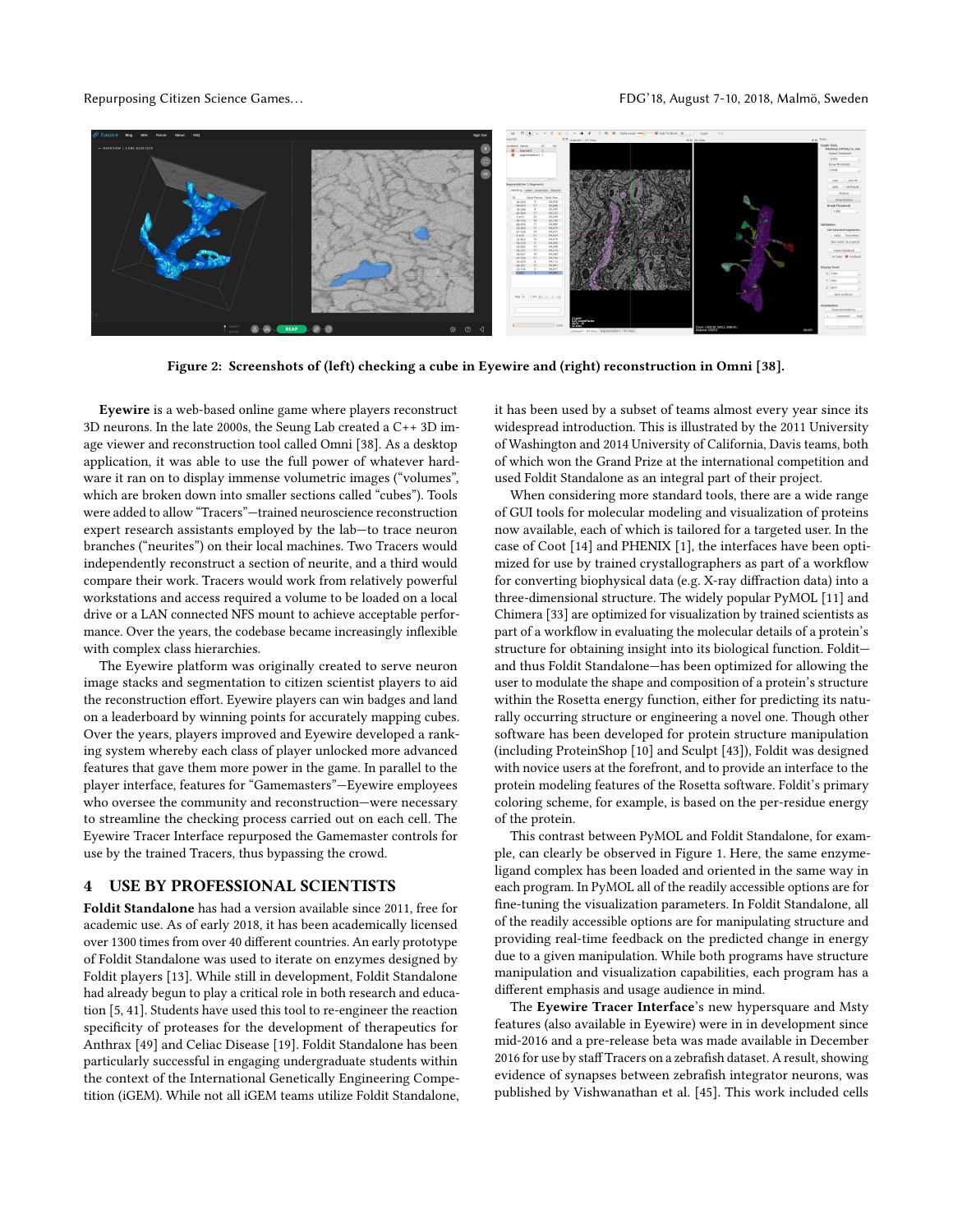reconstructed by professional scientists using the Eyewire Tracer Interface.

In comparison to more standard tools, Eyewire and the scientific software Omni (shown in Figure [2\)](#page-2-1) both begin with VAST (Volume Annotation and Segmentation Tool) [\[22\]](#page-5-37), which is used to generate ground truth for machine learning algorithms. The output is segmentation used for 3D reconstruction. Various other tools exist to facilitate reconstruction from z-stack electron microscopy datasets. KNOSSOS [\[20\]](#page-5-38) enables skeletonization, a method of tracing by drawing a line through neurites. Since KNOSSOS does not use AI segmentation, no real-time 3D models are shown, which can hinder tracing through narrow or otherwise difficult branches.

Omni's controls are on par with Eyewire's. However, according to discussion with Tracers, Omni's are more frustrating to use. For example, many Omni keyboard shortcuts require 3 keys and are not explicitly introduced in the interface. There are at a minimum 40 reconstruction-related buttons and options in the Omni interface, compared to 10 in Eyewire. Omni works offline and large volumes must be locally downloaded. Eyewire runs through a browser window where local cubes generated from a larger dataset are downloaded when a user starts playing or inspects a cube. Eyewire enables real-time collaboration through chat and focused coordination through private messages and toolbars.

# <span id="page-3-0"></span>5 KEY DESIGN PRINCIPLES

Based on our experience repurposing two citizen science games for use by professional scientists, we offer the following key design principles we found to be useful in the repurposing process. These principles relate the design of the interfaces, the software architecture, and game systems. These may be of use for other citizen science games that wish to expand their interface for use by professional scientists, or developers creating scientific software. These key design principles were derived from open-ended discussions between the project teams, reflecting on the design and development processes of the two projects. We do not claim to have created these design principles, as they are commonly found in software development projects. However, we have identified these as key principles that both projects found useful, and thus may generalize to other projects. We believe they are a starting point that should be studied further.

#### 5.1 Familiarity

Leveraging existing interface paradigms makes it easier for those who are used to existing standard scientific software to get started.

Foldit Standalone approaches familiarity largely by building visualization options, mouse controls, and other interface elements suggested by professional scientists, and making those the default configuration. This also had the benefit of making these options available to players of the game version. Thus, the vast majority of visualization options are available to both players of Foldit and users of Foldit Standalone; however, the default settings used by each application are not the same. Foldit's default visualization options are set intentionally to be quite different than many standard protein visualizations, with bright colors and hidden complexity. Foldit standalone, on the other hand, defaults to settings familiar for professional scientists use. Based on discussions with users of

standard protein visualization software, we added options and features that they were familiar with, including a black background, orthographic camera view, specific camera rotation mouse controls, additional geometry such as sticks and spheres, clipping planes, and polar hydrogen visualizations. These options then eventually became available to players. We used Foldit's localization features to create a professional scientist "translation" to use more familiar terminology. A comparison of visualization in Foldit and Foldit Standalone is given in Figure [1.](#page-1-1) Additionally, Foldit Standalone includes direct access to more advanced Rosetta protein modeling features, adding much-desired functionality that was not possible with other scientific software.

The Eyewire Tracer Interface provides users with a familiar split-screen interface for 2D-3D reconstruction, similar to Omni. Eyewire utilizes existing commands and view controls. New user interface elements are introduced in keeping with the Eyewire style guide respecting persistent locations and functions.

### 5.2 Interoperability

Although games may have their own internal data formats, software support for importing and exporting standard formats is needed. This allows professional scientists to integrate the game-based technology with their workflows and supplement existing software. We have noticed that ease of import and export of data can impact adoption.

Foldit Standalone interoperates with the standard PDB and FASTA formats (along with various other Rosetta-supported data formats). However, an area of remaining work is the inability to take any standard file from the Protein Data Bank and load it into Foldit Standalone for viewing without the user having expert level knowledge of preparing files for use in Rosetta.

The Eyewire Tracer Interface works with segmented serial electron microscopy data in standard formats.

#### 5.3 Reusability

Avoiding code duplication between different software versions is important for preventing maintenance issues and reducing the potential for supporting two completely separate programs. Both projects found it useful to structure the citizen scientist and professional scientist functionality so that one is mostly a subset of the other. However, the Foldit and Eyewire accomplished this in opposite ways. While both projects added and removed features, Foldit's main approach was to remove features to make Foldit Standalone, while Eyewire's main approach was to add features to make the Eyewire Tracer Interface. In both cases, code is structured for reuse rather than duplication.

Foldit Standalone is structured as a separate program from Foldit, and mostly as a subset of it, with game elements added on top. The two projects share and reuse most of the Foldit Standalone code. Initially we started with the game and took several approaches to deriving Foldit Standalone from it. Early architectures were more expedient to implement but, in retrospect, turned out to be difficult to maintain. Architecturally, the code for the projects is organized so that Foldit inherits from Foldit Standalone. Thus, all of the code for Foldit Standalone can now exist in one library, and the extensions provided by the game in another. This improves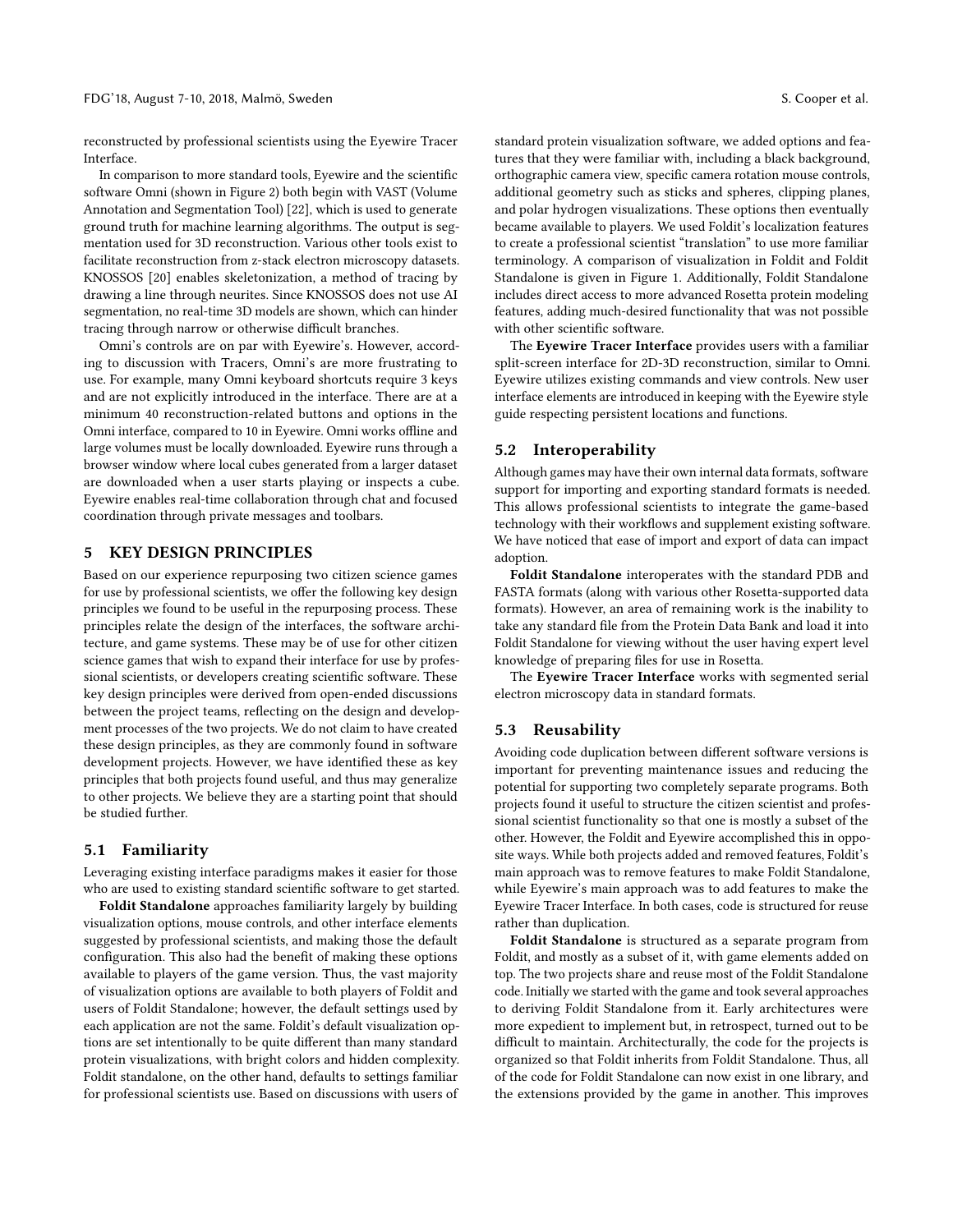maintainability, as there is less code duplication, bug fixes made to protein manipulation tools in Foldit Standalone also appear in Foldit, and changes made to game-specific features (such as leaderboards or networking) will not introduce unexpected behavior in Foldit Standalone.

The Eyewire Tracer Interface, in contrast, is part of one web application separated into different platforms by user permissions. The game Eyewire is mostly a subset of the Eyewire Tracer Interface, which adds functionality for professional scientists.

#### 5.4 Scalability

It is essential for software to support the large problem sizes and data sets that professional scientists work on.

Foldit Standalone uses multiple threads and animations to keep the user interface responsive while protein computations are carried out, hiding delays as protein size scales. However, there is a performance impact when proteins greater than three hundred residues are loaded, limiting the user's ability to smoothly interact with the molecule of interest. These limitations result from the integrated nature of the Foldit molecular viewing interface with the back-end Rosetta modeling force-field used to energetically evaluate the molecule. Foldit is continually exploring means of manipulating ever larger protein structures at interactive rates, including simplifying geometry and trimming regions of larger problems, though more work remains to be done.

The Eyewire Tracer Interface has benefited from Eyewire's substantial optimization to scale to larger neurons, as well as developed tools that facilitate coordinated activity at the whole cell overview level. One major challenge in Eyewire's development was the sheer size of each task. Delivering each of the three 2D planes of a cube took 10-11 MB, or up to 30 MB per cube. Client-side meshing code was written to avoid downloading (sometimes large) meshes, and new ways to compress the data were devised. In all, data delivery shrunk from a 30+ MB maximum to about 5 MB maximum per task. This new "hypersquare" image delivery system enabled a new project that required the octupling of displayed image size in a new dataset based on zebrafish. A new segmentation tool called "Msty", behaving as an automated player, was also added.

### 5.5 Separability

In terms of game systems, we have noticed that having paid or administrative project members competing directly against players can impact perception of game fairness. Support was needed to prevent citizen and professional scientists from competing in-game.

Foldit Standalone is used offline, disconnected from the Foldit website and game competition and rewards.

The Eyewire Tracer Interface is accessed through the standard Eyewire website, although Tracers do not appear on the Eyewire leaderboard. However, Tracers do win badges; according to discussions with Tracers, they are indifferent to points, yet find badges "entertaining" and good for a break between long sets of cubes.

### <span id="page-4-1"></span>6 CONCLUSION

In this work we have identified an emerging use of game-based technology, in the form of citizen science games being repurposed for use by professional scientists, and offered evidence that this is

useful to professional scientists. We have noted several key design principles based on our experience repurposing two games.

It is possible that other existing citizen science games may be beneficially used by professional scientists, if they are not already for example, using Phylo [\[23\]](#page-5-9) for sequence alignment or EteRNA [\[29\]](#page-5-11) for RNA design. As citizen science projects are incorporated into AAA games (such as EVE Online's Project Discovery [\[6\]](#page-4-11)), scientific software may become even more engaging. Where citizen science has commonly involved assisting professional scientists in data gathering, data analysis, and problem solving, in this work we consider that the software artifacts developed for citizen science projects have value to professional scientists as well. Thus, there may be other yet unforseen ways in which citizen science can benefit professional scientists, or benefit other domains such as science education.

## ACKNOWLEDGEMENTS

This material is based upon work supported by the National Science Foundation under grant no. 1629879. This work was supported by National Institutes of Health grants 1UH2CA203780 and 1UH2CA203710, IARPA D16PC00005, and RosettaCommons.

#### REFERENCES

- <span id="page-4-9"></span>[1] Paul D. Adams, Pavel V. Afonine, Gábor Bunkóczi, Vincent B. Chen, Ian W. Davis, Nathaniel Echols, Jeffrey J. Headd, Li-Wei Hung, Gary J. Kapral, Ralf W. Grosse-Kunstleve, Airlie J. McCoy, Nigel W. Moriarty, Robert Oeffner, Randy J. Read, David C. Richardson, Jane S. Richardson, Thomas C. Terwilliger, and Peter H. Zwart. 2010. PHENIX: a comprehensive Python-based system for macromolecular structure solution. Acta Crystallographica Section D: Biological Crystallography 66, 2 (Feb. 2010), 213–221.
- <span id="page-4-3"></span>[2] Manda Banerji, Ofer Lahav, Chris J. Lintott, Filipe B. Abdalla, Kevin Schawinski, Steven P. Bamford, Dan Andreescu, Phil Murray, M. Jordan Raddick, Anze Slosar, Alex Szalay, Daniel Thomas, and Jan Vandenberg. 2010. Galaxy Zoo: reproducing galaxy morphologies via machine learning. Monthly Notices of the Royal Astronomical Society 406, 1 (2010), 342–353.
- <span id="page-4-4"></span>[3] Jonathan Barone, Colin Bayer, Rowan Copley, Nova Barlow, Matthew Burns, Sundipta Rao, Georg Seelig, Zoran Popović, Seth Cooper, and Nanocrafter Players. 2015. Nanocrafter: design and evaluation of a DNA nanotechnology game. In Proceedings of the 10th International Conference on the Foundations of Digital Games.
- <span id="page-4-5"></span>[4] Amaury Belin and Yannick Prié. 2012. DIAM: towards a model for describing appropriation processes through the evolution of digital artifacts. In Proceedings of the Designing Interactive Systems Conference (DIS '12). ACM, New York, NY, USA, 645–654.
- <span id="page-4-8"></span>[5] Dylan Alexander Carlin, Ryan W. Caster, Xiaokang Wang, Stephanie A. Betzenderfer, Claire X. Chen, Veasna M. Duong, Carolina V. Ryklansky, Alp Alpekin, Nathan Beaumont, Harshul Kapoor, Nicole Kim, Hosna Mohabbot, Boyu Pang, Rachel Teel, Lillian Whithaus, Ilias Tagkopoulos, and Justin B. Siegel. 2016. Kinetic characterization of 100 glycoside hydrolase mutants enables the discovery of structural features correlated with kinetic constants. PLOS ONE 11, 1 (Jan. 2016), e0147596.
- <span id="page-4-11"></span>[6] CCP Games. 2003. EVE Online. (2003).
- <span id="page-4-6"></span>[7] Dennis Chao. 2001. Doom as an interface for process management. In Proceedings of the SIGCHI Conference on Human Factors in Computing Systems (CHI '01). ACM, New York, NY, USA, 152–157.
- <span id="page-4-0"></span>[8] Seth Cooper, Firas Khatib, Adrien Treuille, Janos Barbero, Jeehyung Lee, Michael Beenen, Andrew Leaver-Fay, David Baker, Zoran Popović, and Foldit Players. 2010. Predicting protein structures with a multiplayer online game. Nature 466, 7307 (Aug. 2010), 756–760.
- <span id="page-4-7"></span>Seth Cooper, Adrien Treuille, Janos Barbero, Andrew Leaver-Fay, Kathleen Tuite, Firas Khatib, Alex Cho Snyder, Michael Beenen, David Salesin, David Baker, Zoran Popović, and Foldit Players. 2010. The challenge of designing scientific discovery games. In Proceedings of the 5th International Conference on the Foundations of Digital Games (FDG '10). ACM, Monterey, California, 40–47.
- <span id="page-4-10"></span>[10] Silvia Crivelli, Oliver Kreylos, Bernd Hamann, Nelson Max, and Wes Bethel. 2004. ProteinShop: a tool for interactive protein manipulation and steering. Journal of Computer-Aided Molecular Design 18, 4 (2004), 271–285.
- <span id="page-4-2"></span>[11] W. L. DeLano. 2002. The PyMOL molecular graphics system. (2002).